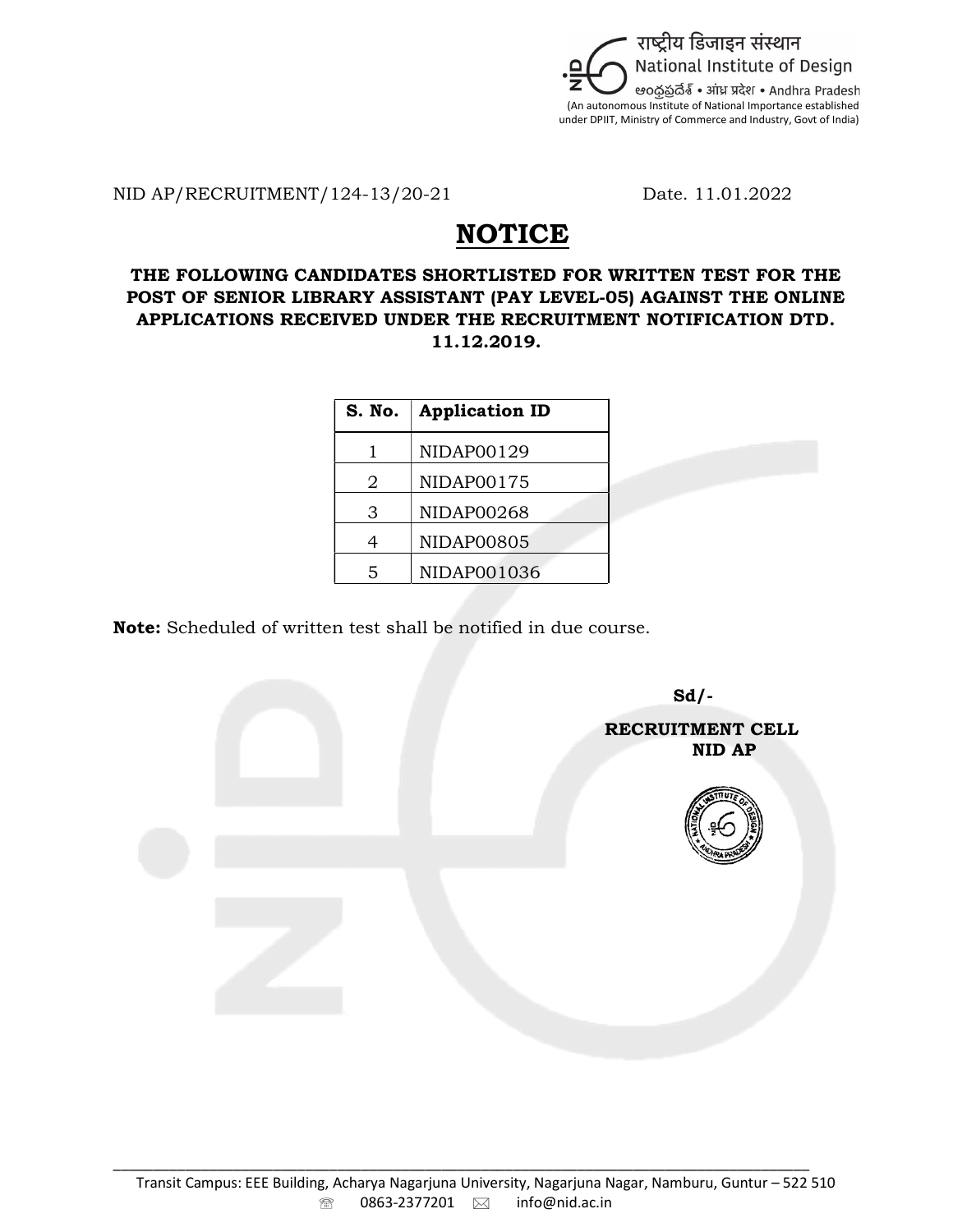

## THE FOLLOWING APPLICANTS FOUND INELIGIBLE FOR FURTHER SELECTION PROCESS FOR THE POST OF SENIOR LIBRARY ASSISTANT BASED ON THE SCRUTINY OF THE APPLICATIONS.

| S.<br>No.      | <b>Application</b><br>ID | <b>Remarks</b>                                                         | S.<br>No. | <b>Application</b><br>ID | <b>Remarks</b>                              |
|----------------|--------------------------|------------------------------------------------------------------------|-----------|--------------------------|---------------------------------------------|
| $\mathbf{1}$   | NIDAP0053                | Insufficient Experience in<br>relevant Area                            | 21        | NIDAP00244               | Insufficient Experience in<br>relevant Area |
| $\overline{2}$ | NIDAP0054                | Required Experience and<br><b>Education Documents</b><br>Not submitted | 22        | <b>NIDAP00250</b>        | Insufficient Experience in<br>relevant Area |
| 3              | NIDAP0061                | Insufficient Experience in<br>relevant Area                            | 23        | NIDAP00251               | Insufficient Experience in<br>relevant Area |
| $\overline{4}$ | NIDAP0067                | Incomplete Application                                                 | 24        | NIDAP00258               | Duplicate                                   |
| 5              | NIDAP0081                | Insufficient Experience in<br>relevant Area                            | 25        | NIDAP00261               | Incomplete Application                      |
| 6              | <b>NIDAP0083</b>         | Insufficient Experience in<br>relevant Area                            | 26        | NIDAP00262               | No Relevant Experience                      |
| $\overline{7}$ | <b>NIDAP0085</b>         | Incomplete Application                                                 | 27        | NIDAP00264               | Insufficient Experience in<br>relevant Area |
| 8              | <b>NIDAP0089</b>         | Insufficient Experience in<br>relevant Area                            | 28        | NIDAP00295               | Insufficient Experience in<br>relevant Area |
| 9              | NIDAP00104               | Insufficient Experience in<br>relevant Area                            | 29        | NIDAP00316               | Insufficient Experience in<br>relevant Area |
| 10             | NIDAP00106               | Due to Overage                                                         | 30        | NIDAP00334               | Insufficient Experience in<br>relevant Area |
| 11             | NIDAP00132               | Insufficient Experience in<br>relevant Area                            | 31        | NIDAP00335               | Due to Over age                             |
| 12             | NIDAP00137               | Insufficient Experience in<br>relevant Area                            | 32        | NIDAP00442               | Due to Over age                             |
| 13             | NIDAP00141               | Insufficient Experience in<br>relevant Area                            | 33        | <b>NIDAP00467</b>        | Insufficient Experience in<br>relevant Area |
| 14             | NIDAP00146               | Insufficient Experience in<br>relevant Area                            | 34        | NIDAP00471               | Insufficient Experience in<br>relevant Area |
| 15             | NIDAP00152               | Due to Over age                                                        | 35        | <b>NIDAP00508</b>        | No Relevant Experience                      |
| 16             | NIDAP00153               | Duplicate                                                              | 36        | <b>NIDAP00632</b>        | Insufficient Experience in<br>relevant Area |
| 17             | NIDAP00178               | Insufficient Experience in<br>relevant Area                            | 37        | NIDAP00633               | Duplicate                                   |
| 18             | NIDAP00232               | Required Documents Not<br>submitted                                    | 38        | NIDAP00698               | In complete Application                     |
| 19             | NIDAP00233               | Incomplete Application                                                 | 39        | NIDAP00699               | Duplicate                                   |
| 20             | NIDAP00241               | Due to Over age                                                        | 40        | NIDAP00700               | Duplicate                                   |



\_\_\_\_\_\_\_\_\_\_\_\_\_\_\_\_\_\_\_\_\_\_\_\_\_\_\_\_\_\_\_\_\_\_\_\_\_\_\_\_\_\_\_\_\_\_\_\_\_\_\_\_\_\_\_\_\_\_\_\_\_\_\_\_\_\_\_\_\_\_\_\_\_\_\_\_\_\_\_\_\_\_\_\_\_\_\_